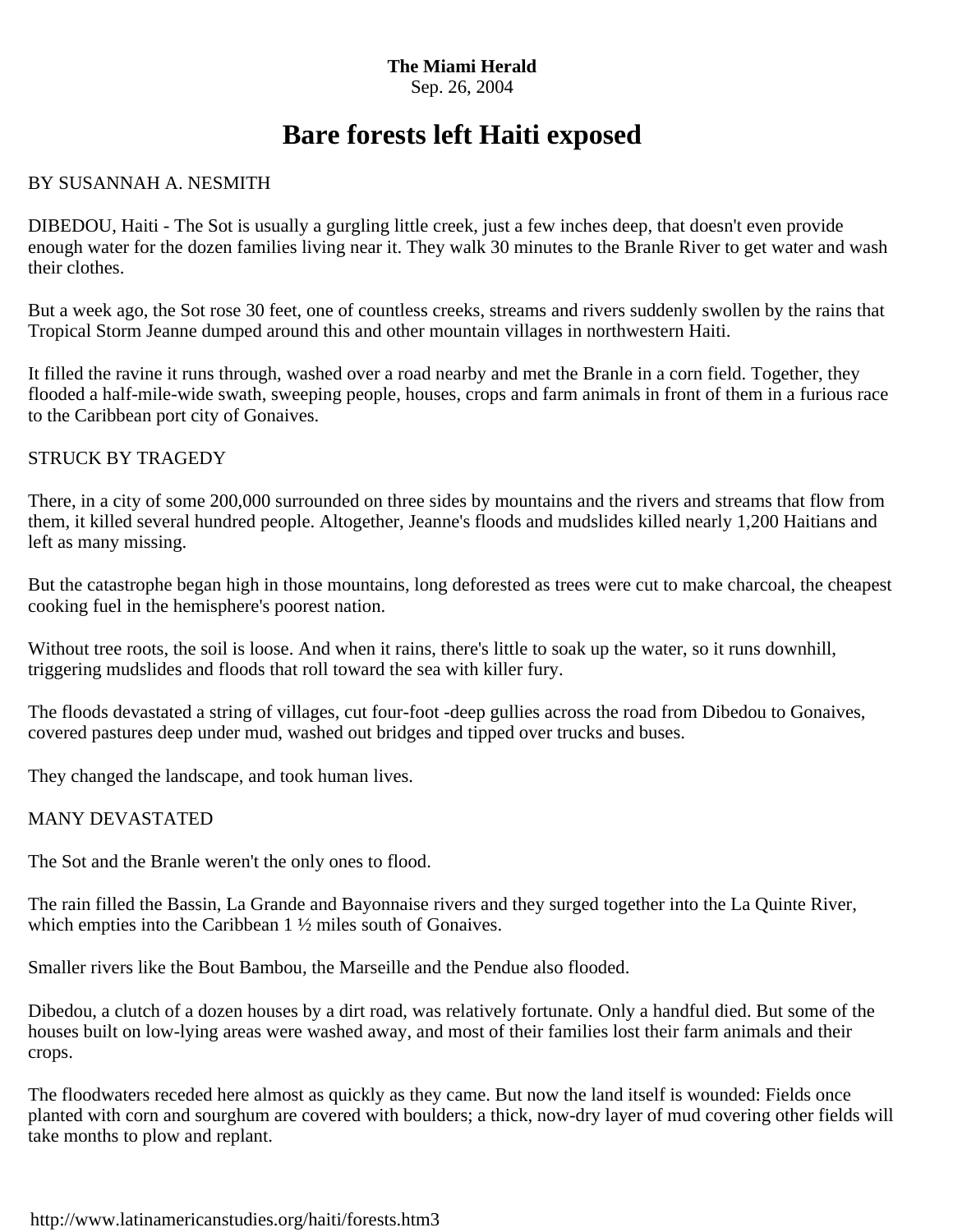''We lost eight cows and eight goats,'' said Asemene Donasien, pointing to a shed where her family's corn harvest was stored. Soaked by the floods, the corn is now ruined for eating or as seed for planting.

That may seem like a small tragedy, but it is catastrophic for a farmer in a country so acutely poor that ownership of any farm animals or the loss of a single crop can mean the difference between survival and starvation.

It was that poverty that took the trees, and continues to take them.

### IN CRISIS

Though the deforestation began more than 200 years ago, as French colonists felled forests to export mahogany and other hardwoods, the problem has reached crisis proportions in recent generations.

''It is very urgent to reforest, but it would require a lot of will from every part -- from the government and from the people,'' said government geographer Jean Saint-Ville. ``But there is the weight of poverty. The people cut the trees because they have nothing.''

Marylene Deris, pregnant and with a 4-year-old son at home, says chopping down trees for charcoal is the only way she can feed her family.

She walks eight days into the mountains to find the trees. By the time the charcoal arrives in Gonaives, a sack the size of two bed pillows brings in less than \$8.

''I know this is why Gonaives flooded, everyone keeps saying that,'' she said, aggravated by a question. ``Find me other work. And another way to cook.''

Those are monumental missions.

Even well-to-do Haitians who have access to electric and gas burners still prefer to use charcoal for cooking, largely because their maids believe that traditional Haitian dishes taste better when cooked with charcoal.

#### SEEKING SOLUTIONS

Alix Baptiste, secretary of state for Haitians Living Abroad and member of a national emergency commission created after the Gonaives catastrophe, said the government is trying to address the problem.

''We are looking at substitutes, such as burners and alternate sources of energy so people don't cut down trees,'' he said.

The government also will look to enforce the myriad laws already on the books to prevent ecological disasters like the Gonaives floods. There are laws requiring people to plant two trees for every one they fell, and banning the construction of homes in flood-prone areas.

''All those laws now have to be enforced,'' Baptiste said. ``But we also have to look at the economic impact on those who depend on those [trees] and we have to encourage them to go in a different direction.''

But until a massive reforestation effort is undertaken, Haiti will continue to wash into the sea, bit by bit most days and in great mudslides and floods occasionally. In May, rains sparked mudslides in the south that killed 1,700.

#### DEATHS MOUNT

Before-and-after satellite pictures of Gonaives show a hill on the southern outskirts ''stripped of vegetation, which